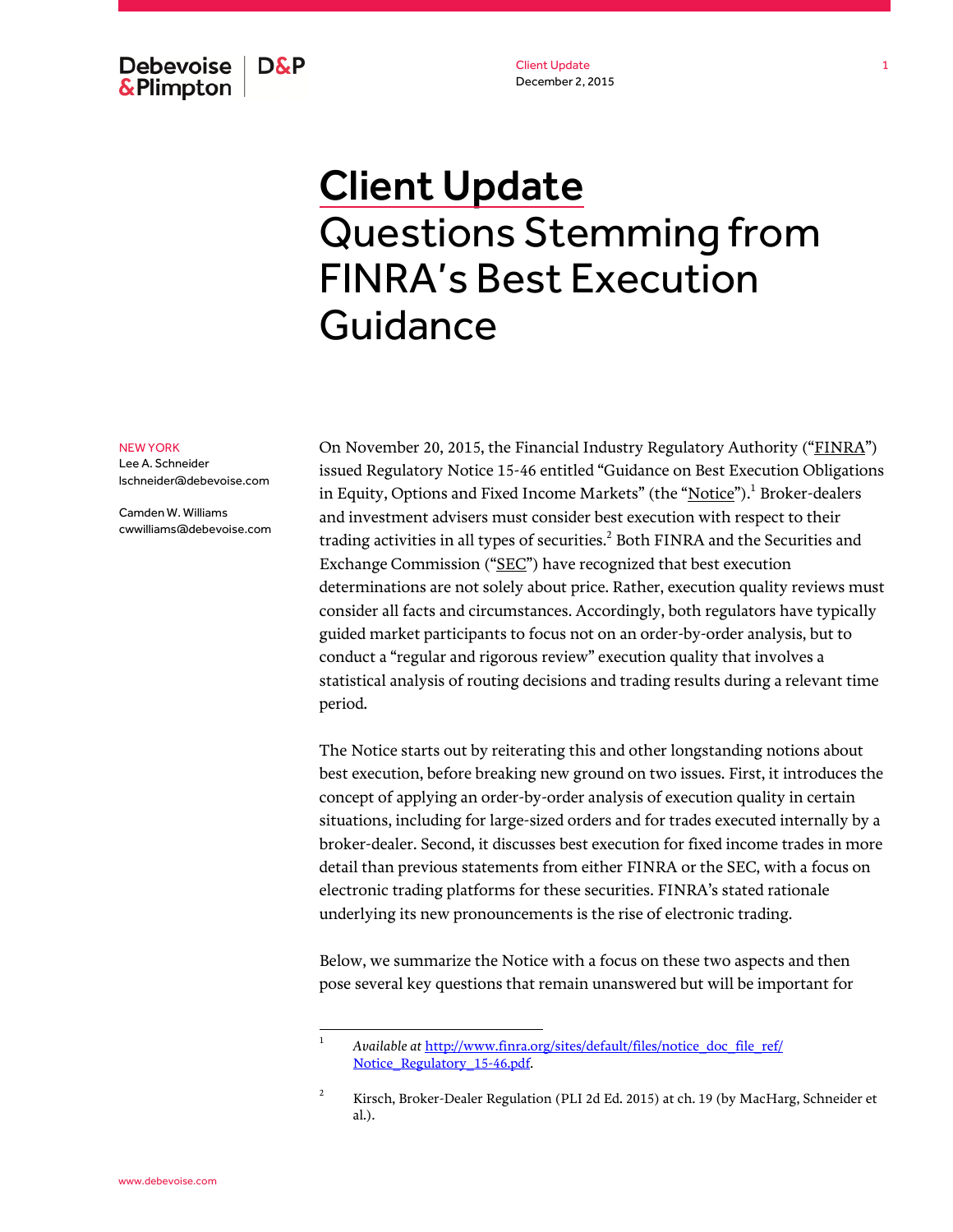Client Update December 2, 2015

broker-dealers to consider in this context. We expect that best execution committees will consider new policies in light of the new guidance.

## **DISCUSSION**

The Notice first discusses best execution with respect to equities and listed options and then considers it for fixed income securities. FINRA acknowledges the differences between both the rule sets and the historically developed methods of trading in these different marketplaces. It also briefly talks about the potential impact of payment for order flow on best execution, an issue that has received substantial attention. $^3$  There is also a short discussion of directed orders and the lesser standard of review that applies when a broker-dealer follows the more detailed customer instructions present in these situations.<sup>4</sup>

*Equities and Options Best Execution*. Perhaps the key sentence in the discussion of best execution for equities and options reads as follows: "FINRA believes that, given developments in order routing technology, order-by-order review of execution quality is increasingly possible for a range of orders in all equity securities and standardized options." The sentence lays out the technological premise that flows through the rest of the analysis, and uses it to justify a requirement that broker-dealers move away from the regular and rigorous review to an order-by-order best execution analysis. FINRA, however, does not provide authority for this principle or an explanation as to what an order-byorder review would entail or how best execution might be demonstrated using such an analysis. For example, the Notice does not specify the factors that one might use for determining whether best execution was satisfied with respect to a particular order, or what comparison would be appropriate in conducting such a review. And with no citation, there is no source material from which a brokerdealer best execution committee might glean an understanding of this order-byorder principle.

FINRA identifies two principal situations in which order-by-order analysis might be, in its view, required: large-sized (block) orders and internally executed

<sup>3</sup> *E.g*., Permanent Subcommittee on Investigations, *Subcommittee on Investigations to Examine Conflicts of Interest, Investor Loss of Confidence, and High Speed Trading in U.S. Stock Markets* (June 16, 2014), *available at* http://www.hsgac.senate.gov/subcommittees/investigations/media/subcommittee-oninvestigations-to-examine-conflicts-of-interest-investor-loss-of-confidence-and-highspeed-trading-in-us-stock-markets.

<sup>4</sup> The discussion does not address whether an order entered using an algorithm constitutes a directed order and there is no discussion of the distinct requirements that apply to "held" versus "not held" orders.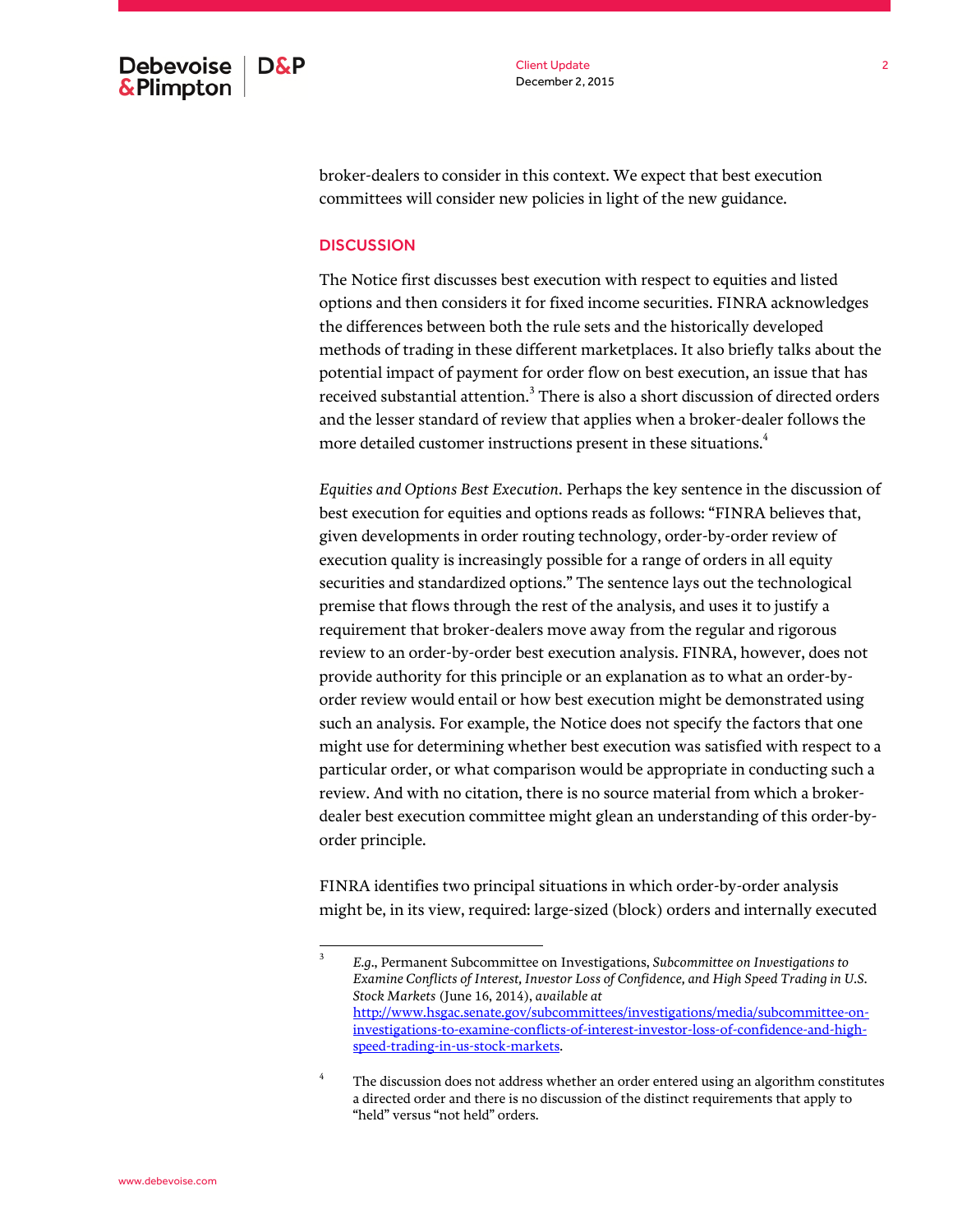Client Update December 2, 2015

orders. With respect to block orders, the Notice states that "regular and rigorous review alone (as opposed to an order-by-order review) may not satisfy best execution requirements, given that the execution of larger-size orders 'often requires more judgment in terms of market timing and capital commitment'" (footnote omitted). No interpretive gloss is provided with respect to this statement, and the reader is left to wonder what an order-by-order review would entail for a block trade.

The Notice next discusses internalization, which, it acknowledges, was seemingly addressed in Supplementary Material .09 to FINRA Rule 5130, which concerns best execution. In the Notice, FINRA reads that interpretation to mean only that the *decision* about routing out versus routing internally is subject to the regular and rigorous review standard. That is not, apparently, the case with respect to the internally routed orders themselves: "Orders that a firm determines to execute internally are subject to an order-by-order best execution analysis." There is no clarification concerning what is special about internally routed, as opposed to externally routed, orders or what an order-by-order analysis would entail.

Instead of providing a discussion of what FINRA expects in an analysis of individual orders in any context, the Notice proceeds to remind its readers of the usual best execution requirements concerning (i) regular and rigorous review, (ii) adoption of policies and procedures and (iii) the factors potentially relevant in a standard best execution analysis. It is left for each broker-dealer best execution committee to interpret this new order-by-order principle and how to adapt. The Notice further admonishes broker-dealers who route all of their orders to executing brokers to obtain the execution data and analytics used by their executing brokers as the means for conducting best execution reviews.

*Fixed Income Best Execution*. The Notice then tackles fixed income trading. The discussion here outlines the different styles of fixed income electronic trading platforms, including those that offer executions and those that function using a request for quote (RFQ) or similar method. "As the availability of electronic systems . . . increases, firms need to determine whether these systems may provide benefits to their customer order flow, particularly retail order flow, and help ensure they are meeting their obligations under the rule with respect to ascertaining the best market for their customer transactions." The remainder of this section of the Notice nicely lays out the facts and circumstances in the fixed income markets that can make best execution evaluations more challenging than in equity and options markets. FINRA's acknowledgement of these difficulties, and discussion of their roots, adds useful information to the issues facing brokerdealers assessing execution quality for fixed income trading.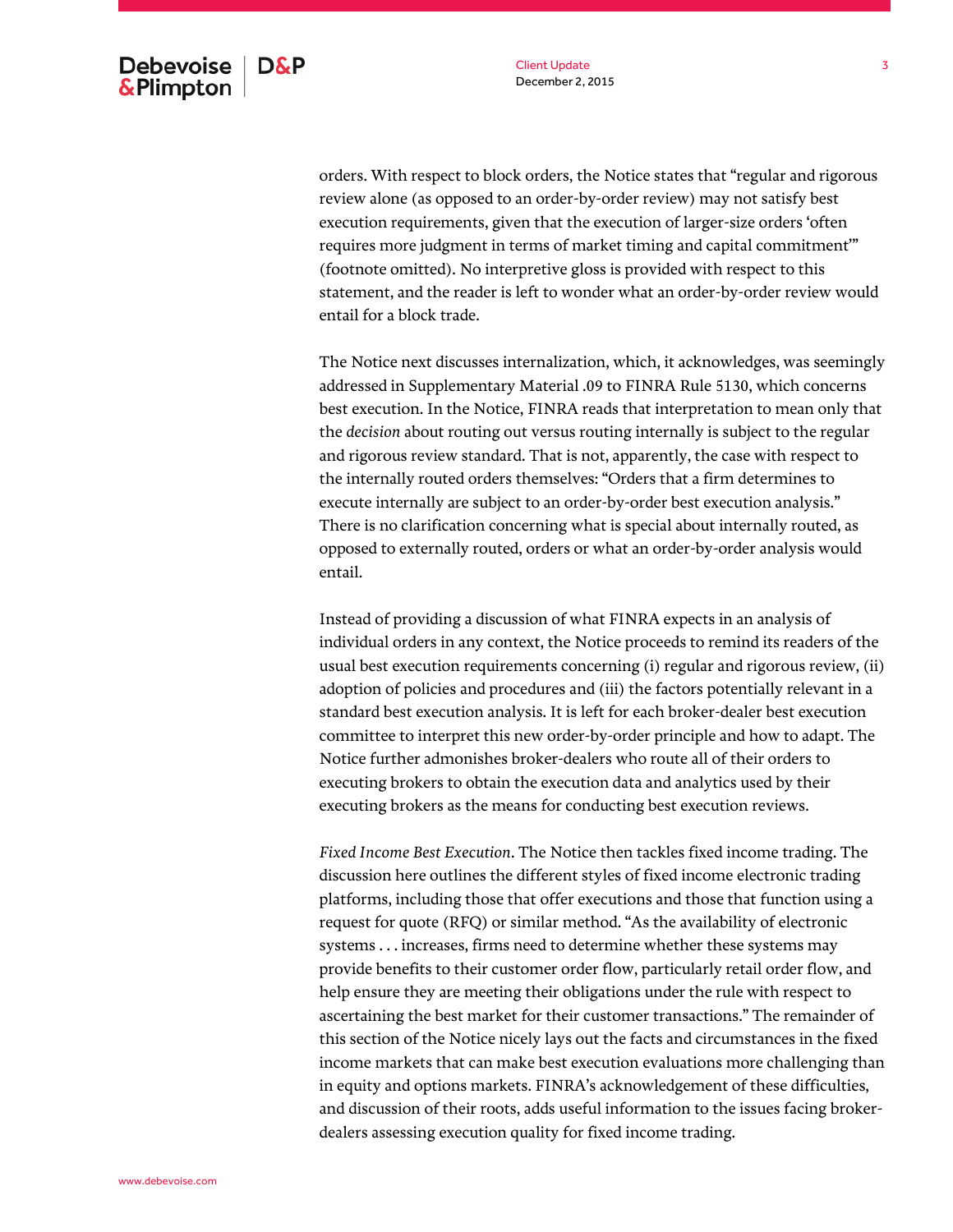In the discussion of fixed income markets, FINRA notes both Supplementary Material .03 and Supplementary Material .06 to Rule 5130. The former, in addressing fixed income securities, notes that accessibility of quotations is one of a nonexhaustive list of factors in assessing best execution and that broker-dealers are not relieved of responsibility simply because a quote is not accessible. The latter deals with all security types and requires firms to have policies and procedures for handling situations where there is limited quote and pricing information for a security. While recognizing the wider variety of liquidity profiles in fixed income markets, FINRA nevertheless reminds firms that the best execution duty persists.

In addressing the proliferation of electronic platforms for fixed income trading, the Notice states: "The duty of best execution does not necessarily require a firm to access every available platform that trades fixed income securities, especially given the differences in pricing information and execution functionality offered by different systems." FINRA ends the notice with three examples of situations involving an executing broker using or seeking to use such platforms to obtain quote or pricing information and executing customer orders. The examples are designed to illuminate FINRA's thinking about how a broker-dealer may assess such platforms in order to determine which platforms to access and whether it should join additional platforms in order to source liquidity.

*Questions for Best Execution Committees*. In light of the principles articulated in the Notice, we believe broker-dealer best execution committees might ask the following questions, among others, as they seek to implement the new guidance and principles articulated in the Notice:

- What does order-by-order best execution analysis mean? That is, do we need to determine for each trade whether a better price was available? And if so, how would we conduct such an analysis?
- For large-sized orders, does the analysis differ depending on whether the order was routed or executed in block size or as a series of child orders?
- Does internalization of orders include agency crosses, or only principal trades made by the broker-dealer?
- If a broker-dealer operates a fixed income trading platform, under what circumstances must it consider routing orders to another liquidity provider or platform?
- What factors will fixed income traders use to determine the fungibility of different securities when seeking to use those similar securities as a basis for evaluating pricing?